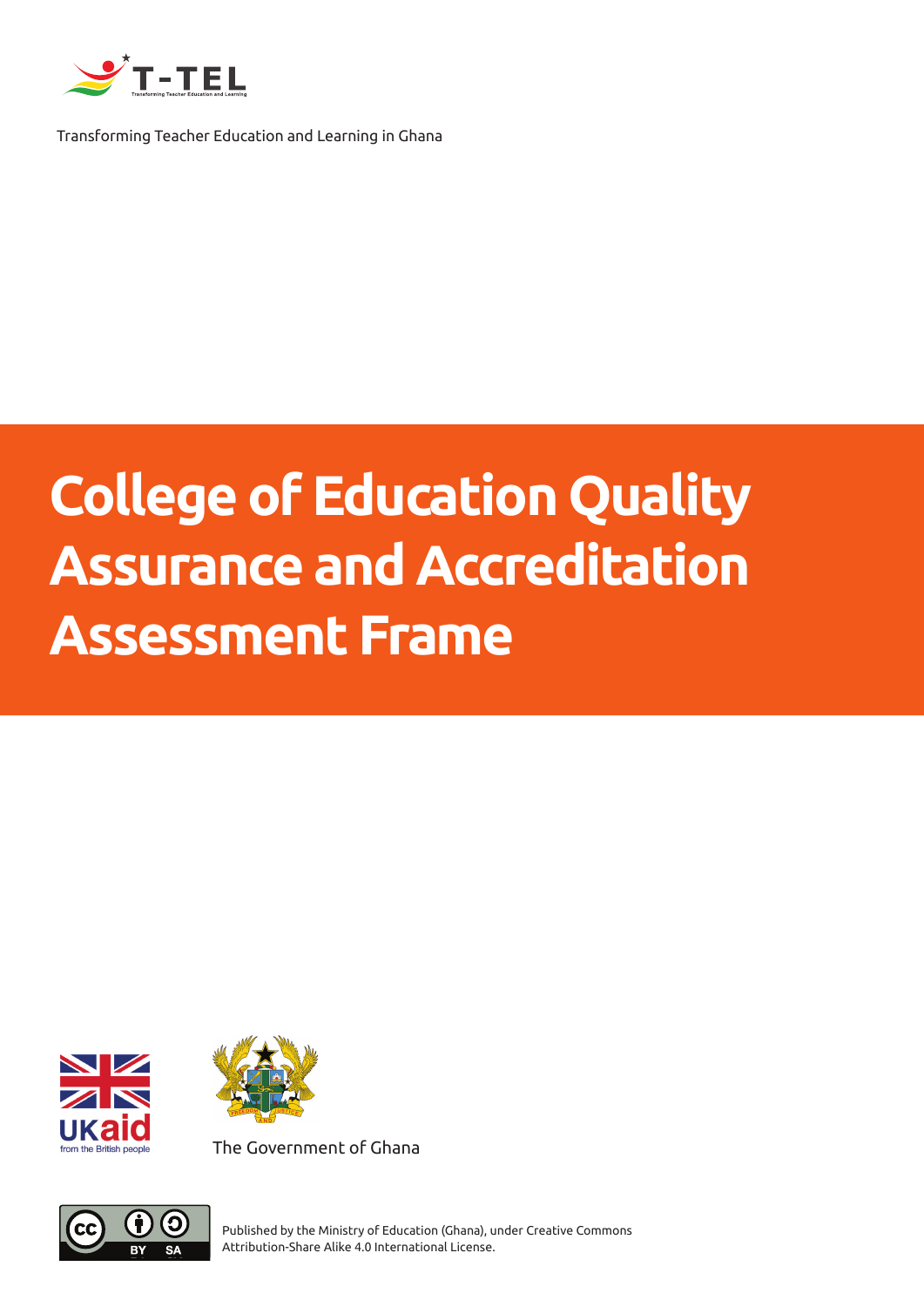## **College of Education Quality Assurance and Accreditation Assessment Frame**

| Quality<br><b>Assurance</b><br><b>Indicator</b> | Quality<br><b>Assurance</b><br><b>Focus</b> | <b>Minimum Evidence Expected</b>                                                                                                                                                                                                                                                                                                                                                                                                                                                                                                                                                                                           | <b>Available</b><br><b>Yes</b> | <b>Available</b><br><b>No</b> |
|-------------------------------------------------|---------------------------------------------|----------------------------------------------------------------------------------------------------------------------------------------------------------------------------------------------------------------------------------------------------------------------------------------------------------------------------------------------------------------------------------------------------------------------------------------------------------------------------------------------------------------------------------------------------------------------------------------------------------------------------|--------------------------------|-------------------------------|
| <b>Students</b><br><b>Engagement</b>            | Policy                                      | $\bullet$<br>There is a clear Students Engagement<br>Policy that: provides the framework for<br>the involvement of students in the running<br>of the college; ensures that their needs<br>are met; and they receive quality educa-<br>tion including leadership skills.                                                                                                                                                                                                                                                                                                                                                    |                                |                               |
|                                                 | Qualification<br>at entry                   | Minimum expected entry requirement is<br>$\bullet$<br>clearly defined<br>Effectively communicate entry require-<br>$\bullet$<br>ment to all stakeholders                                                                                                                                                                                                                                                                                                                                                                                                                                                                   |                                |                               |
|                                                 | Selection of<br>students                    | Clear admission procedure is in place<br>$\bullet$<br>Adherence to the admission procedure by<br>all stakeholders                                                                                                                                                                                                                                                                                                                                                                                                                                                                                                          |                                |                               |
|                                                 | Guidelines for<br>students                  | Students handbook that provides all<br>$\bullet$<br>procedures, guidelines and relevant<br>information<br>All students are provided with a handbook<br>$\bullet$<br>Students' Handbook is regularly revised<br>$\bullet$                                                                                                                                                                                                                                                                                                                                                                                                   |                                |                               |
|                                                 | Students<br>support<br>services             | Guidance and counselling unit<br>$\bullet$<br>Qualified guidance and counselling<br>$\bullet$<br>coordinator<br>Academic advising system in place<br>$\bullet$<br>There are adequate and well trained<br>advisors<br>Library facilities with access to up-to-date<br>۰<br>resources<br>Robust induction programme for students<br>$\bullet$<br>Provision of ICT support<br>۰                                                                                                                                                                                                                                               |                                |                               |
|                                                 | Students<br>Leadership                      | There is a clear gender responsive<br>$\bullet$<br>guideline for election of student leaders<br>There is a functioning Students'<br>$\bullet$<br>Representative Council (SRC)<br>As per the Statute, students are<br>represented on designated committees<br>Gender equity in students' representation<br>$\bullet$<br>on committees<br>System to develop the leadership skills of<br>$\bullet$<br>students<br>Clear guidelines and modalities for the<br>$\bullet$<br>formation and running of student-led<br>clubs and associations<br>The Office of Dean of Students estab-<br>lished to coordinate student governance. |                                |                               |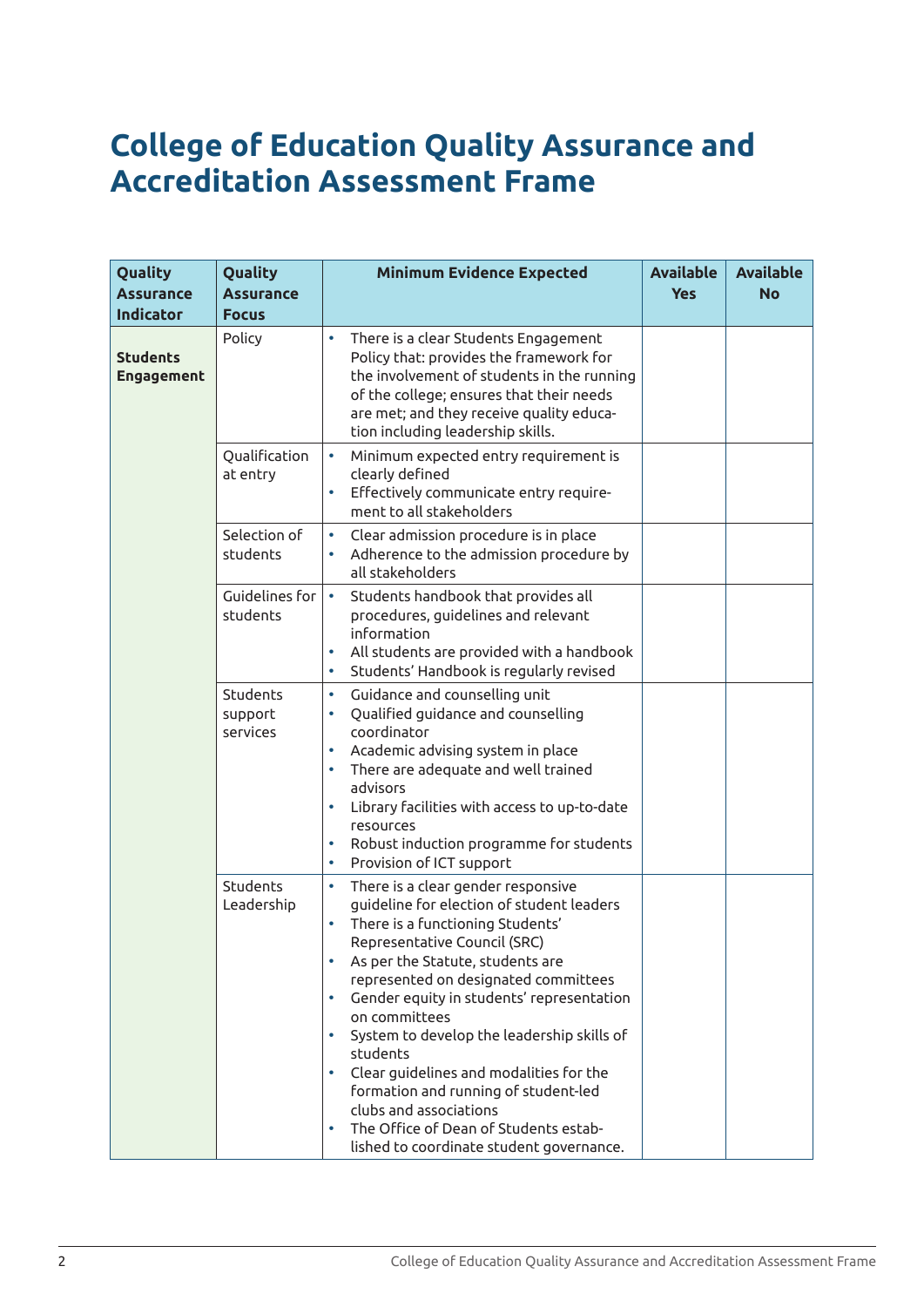| Quality<br><b>Assurance</b><br><b>Indicator</b> | Quality<br><b>Assurance</b><br><b>Focus</b> | <b>Minimum Evidence Expected</b>                                                                                                                                                                                                                                                                                                                                                                                                                                                                                                                                                                                                                                                    | <b>Available</b><br><b>Yes</b> | <b>Available</b><br><b>No</b> |
|-------------------------------------------------|---------------------------------------------|-------------------------------------------------------------------------------------------------------------------------------------------------------------------------------------------------------------------------------------------------------------------------------------------------------------------------------------------------------------------------------------------------------------------------------------------------------------------------------------------------------------------------------------------------------------------------------------------------------------------------------------------------------------------------------------|--------------------------------|-------------------------------|
| <b>Training and</b><br>Learning                 | Policy                                      | There is a clear Teaching and Learning Poli-<br>cy with the aim to provide quality training<br>and learning                                                                                                                                                                                                                                                                                                                                                                                                                                                                                                                                                                         |                                |                               |
|                                                 | Teaching and<br>Professional<br>Development | All staff have minimum expected quali-<br>$\bullet$<br>fications and experience to teach at the<br>College<br>Opportunities for further training and<br>in-service programmes clearly defined and<br>made available to all staff<br>Documentary evidence of staff participa-<br>tion in professional development pro-<br>grammes<br>Systems for identifying staff development<br>needs in place<br>Observation of teaching and learning pro-<br>cess and procedures in place<br>Lesson observation records and how they<br>inform professional development are well<br>kept<br>Students' feedback records are well kept<br>and used to improve staff development<br>and performance |                                |                               |
|                                                 | Curriculum                                  | There are well-defined course outlines<br>$\bullet$<br>that provide clear: course descriptions,<br>course objectives, learning outcomes,<br>mode of assessment and suggested read-<br>ing lists<br>Demands of the curriculum ensures high<br>$\bullet$<br>standards of academic provision subject to<br>internal approval processes and accredita-<br>tion by NAB<br>Curriculum implementation is supported<br>by requisite resources.                                                                                                                                                                                                                                              |                                |                               |
|                                                 | Learning                                    | As a result of good and quality teaching:<br>there are high standards of attainment<br>of students over the course<br>the overall quality of learners' achieve-<br>ment is good<br>students' feedback indicate that they<br>are receiving quality training and educa-<br>tion<br>There is a tutorial system with adequate<br>staff<br>Tutorial staff are well qualified<br>Availability of relevant books and teaching<br>and learning materials                                                                                                                                                                                                                                    |                                |                               |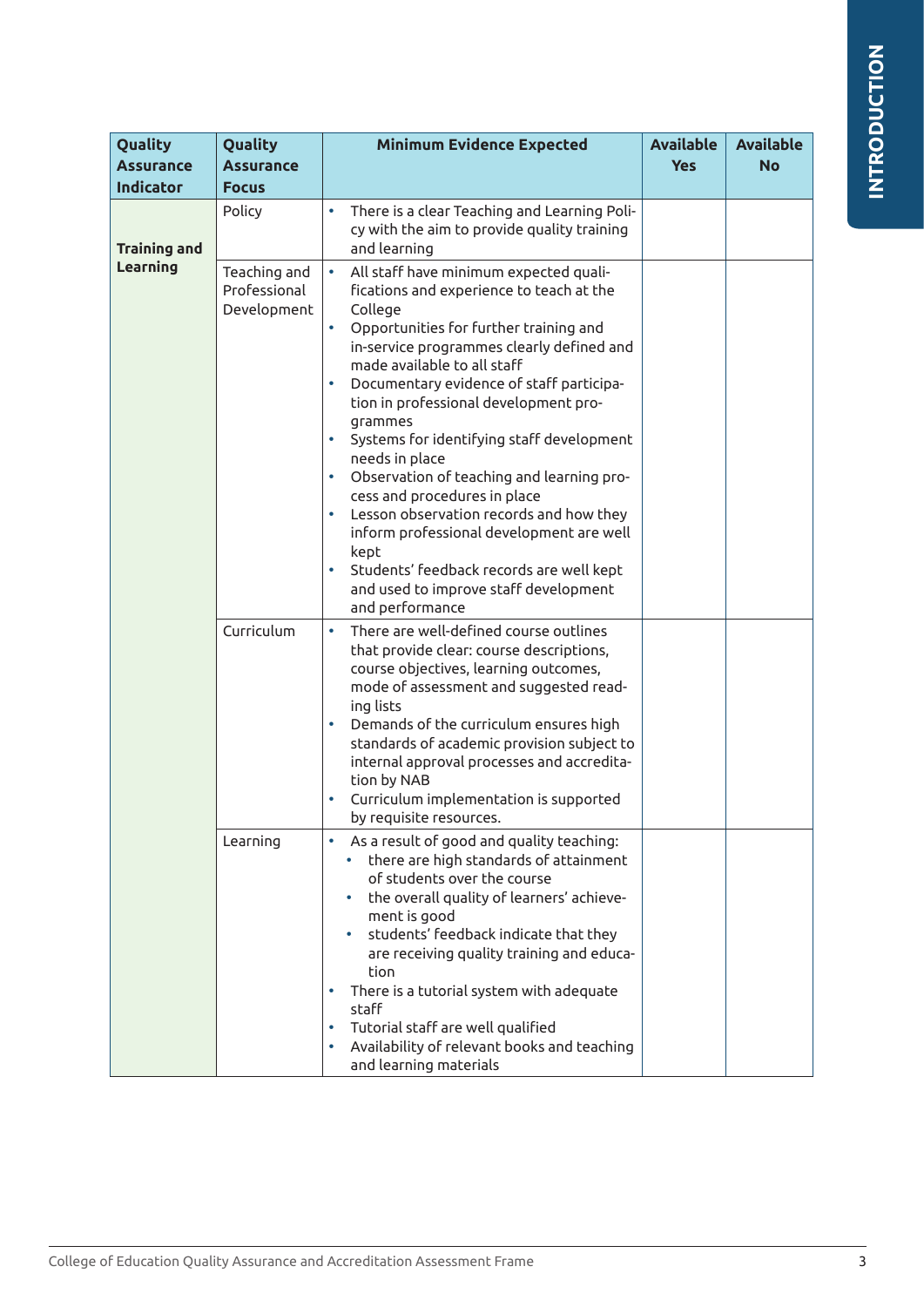| Quality<br><b>Assurance</b><br><b>Indicator</b> | Quality<br><b>Assurance</b><br><b>Focus</b> | <b>Minimum Evidence Expected</b>                                                                                                                                                                                                                                                                                                                                                                                                                                                                                                                                                                                                                                                                                                                                                                                                                                                                                                                                                                             | <b>Available</b><br><b>Yes</b> | <b>Available</b><br><b>No</b> |
|-------------------------------------------------|---------------------------------------------|--------------------------------------------------------------------------------------------------------------------------------------------------------------------------------------------------------------------------------------------------------------------------------------------------------------------------------------------------------------------------------------------------------------------------------------------------------------------------------------------------------------------------------------------------------------------------------------------------------------------------------------------------------------------------------------------------------------------------------------------------------------------------------------------------------------------------------------------------------------------------------------------------------------------------------------------------------------------------------------------------------------|--------------------------------|-------------------------------|
| Leadership<br>and<br><b>Management</b>          | Good<br>governance                          | Visible leadership<br>$\bullet$<br>College vision, mission and value state-<br>ments clearly aligned and displayed.<br>All committees of the governing council<br>$\bullet$<br>are in place and functional<br>College improvement plan is approved by<br>$\bullet$<br>the council and submitted to NCTE<br>College development plan is approved by<br>$\bullet$<br>the Council and submitted to NCTE<br>College submits an annual report to NCTE<br>$\bullet$<br>and NAB on time<br>Council minutes and action logs are well                                                                                                                                                                                                                                                                                                                                                                                                                                                                                 |                                |                               |
|                                                 | Academic<br>Staff                           | documented.<br>There is a robust performance<br>٠<br>management system in place<br>Quality of academic staff - minimum<br>$\bullet$<br>qualifications clearly defined<br>There is a well-documented staff audit<br>$\bullet$<br>Qualified ICT tutors are employed<br>$\bullet$                                                                                                                                                                                                                                                                                                                                                                                                                                                                                                                                                                                                                                                                                                                               |                                |                               |
|                                                 | Support Staff                               | There is a robust performance appraisal<br>$\bullet$<br>system in place<br>There is a well-documented staff audit                                                                                                                                                                                                                                                                                                                                                                                                                                                                                                                                                                                                                                                                                                                                                                                                                                                                                            |                                |                               |
|                                                 | Improvement<br>Planning                     | Annual institutional self-assessment<br>$\bullet$<br>procedures in place<br>Evidence of annual institutional self-as-<br>$\bullet$<br>sessment - reports<br>College improvement plans<br>$\bullet$<br>College development plans<br>$\bullet$<br>College department/unit improvement<br>plans                                                                                                                                                                                                                                                                                                                                                                                                                                                                                                                                                                                                                                                                                                                 |                                |                               |
|                                                 | Policies                                    | Set of management policies are in place.<br>Policies to include:<br>Gender and Inclusion Policy<br>Sexual Harassment Policy<br>$\bullet$<br>Financial Management Policy<br>$\bullet$<br>Health and Safety Policy<br>$\bullet$<br>Staff Professional Development Policy<br>$\bullet$<br><b>Staff Code Conduct</b><br>$\bullet$<br><b>Staff Appraisal Policy</b><br>$\bullet$<br>Student Admission and Exam Policy<br>$\bullet$<br>Teaching and Learning Policy<br>$\bullet$<br>Quality Assurance Policy<br>$\bullet$<br>Public Engagement Policy<br>Assessment Policy<br>$\bullet$<br><b>Staff Recruitment Policy</b><br>$\bullet$<br>Acceptable use Policy (ICT, Library, Labora-<br>۰<br>tory & Vehicle)<br>Students' Engagement Policy<br>In addition to: Colleges of Education Act<br>$\bullet$<br>847 (2012), Harmonised Statutes for Col-<br>leges of Education, Harmonised Condi-<br>tions of Service for Colleges of Education,<br>Harmonised Scheme of Service for Staff of<br>Colleges of Education |                                |                               |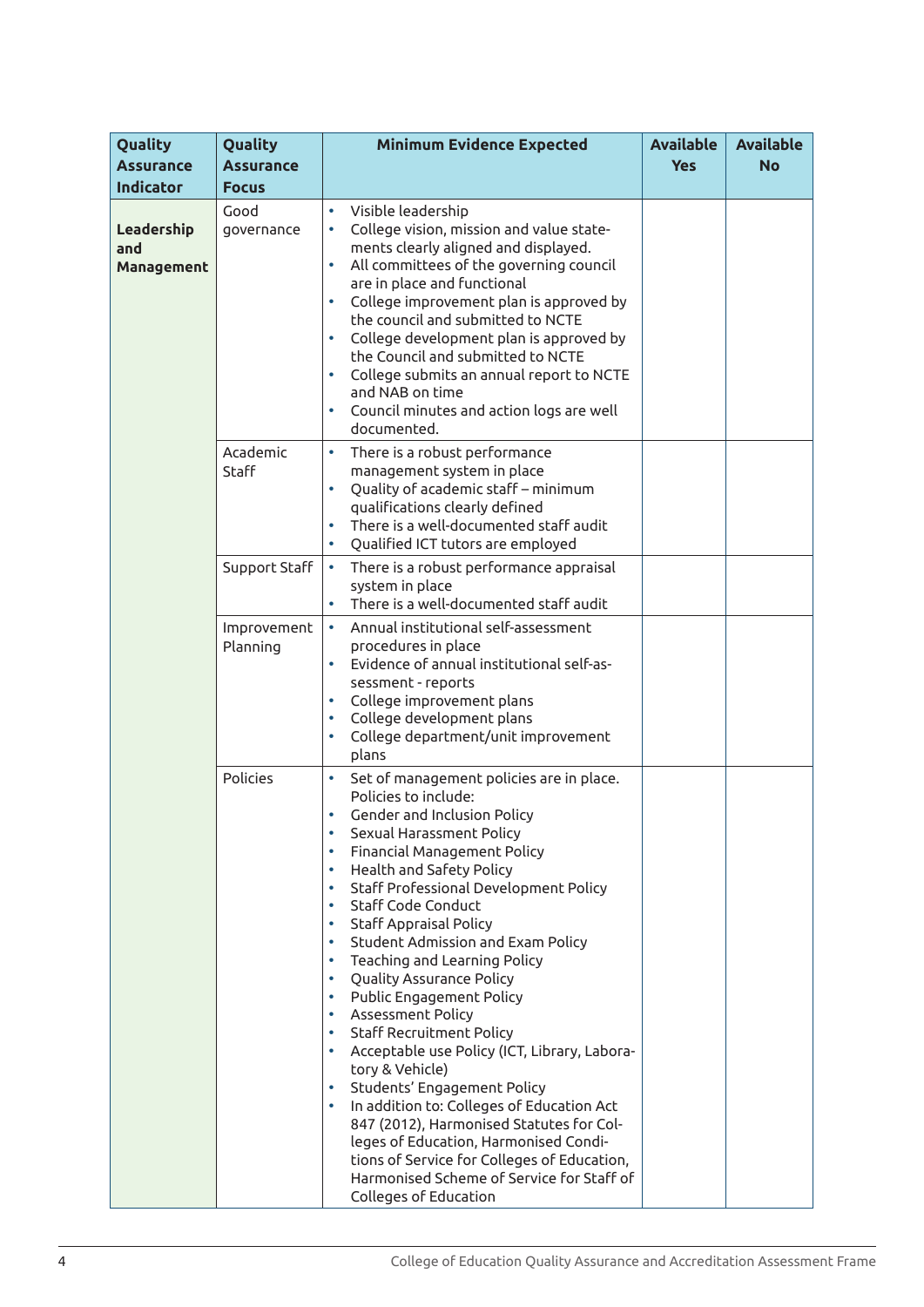| Quality<br><b>Assurance</b><br><b>Indicator</b> | Quality<br><b>Assurance</b><br><b>Focus</b>         | <b>Minimum Evidence Expected</b>                                                                                                                                                                                                                                                                                                                                                                                                                                                                                                                                                                                    | <b>Available</b><br><b>Yes</b> | <b>Available</b><br><b>No</b> |
|-------------------------------------------------|-----------------------------------------------------|---------------------------------------------------------------------------------------------------------------------------------------------------------------------------------------------------------------------------------------------------------------------------------------------------------------------------------------------------------------------------------------------------------------------------------------------------------------------------------------------------------------------------------------------------------------------------------------------------------------------|--------------------------------|-------------------------------|
| Leadership<br>and Quality<br>Management         | Quality<br>Assurance<br>(QA)                        | Established Quality Assurance Unit<br>$\bullet$<br>Robust and rigorous QA systems<br>$\bullet$<br>QA Unit is staffed with qualified<br>individuals<br>There is a documented evidence of<br>adherence to QA guidelines and policy                                                                                                                                                                                                                                                                                                                                                                                    |                                |                               |
|                                                 | Prudent<br>Financial<br>Management                  | A functional Finance Committee is in place<br>$\bullet$<br>College budget has been prepared and<br>$\bullet$<br>approved by the governing council<br>$\bullet$<br>There are robust internal financial systems<br>and controls<br>Effective internal audit systems in place<br>$\bullet$<br>College budget is linked to College<br>$\bullet$<br>improvement plans<br>College plans to enhance internally<br>$\bullet$<br>generated funds available<br>In addition to: Public Procurement Act<br>$\bullet$<br>663 (2003), Financial Administration Act<br>654 (2003) and Financial Administration<br>Regulations 2004 |                                |                               |
|                                                 | Resource<br>Management                              | $\bullet$<br>Organisational chart/organogram is<br>available<br>Roles and functional relationship among<br>$\bullet$<br>staff are clearly defined and documented<br>Calendar of activities of the Colleges are<br>$\bullet$<br>timely prepared and communicated to all<br>stakeholders including students and staff<br>There is an Asset Register to keep invento-<br>$\bullet$<br>ry of all college resources (Asset Register)<br>There is a collection of reports of the<br>$\bullet$<br><b>Entity Tender Committee</b><br>There is a functioning procurement<br>$\bullet$<br>committee in place                  |                                |                               |
|                                                 | Gender<br>Responsive<br>Management<br>and Inclusion | Clear communication of institutional<br>policy on gender and inclusion to all<br>stakeholders<br>College improvement plans and develop-<br>ment plans are gender responsive                                                                                                                                                                                                                                                                                                                                                                                                                                         |                                |                               |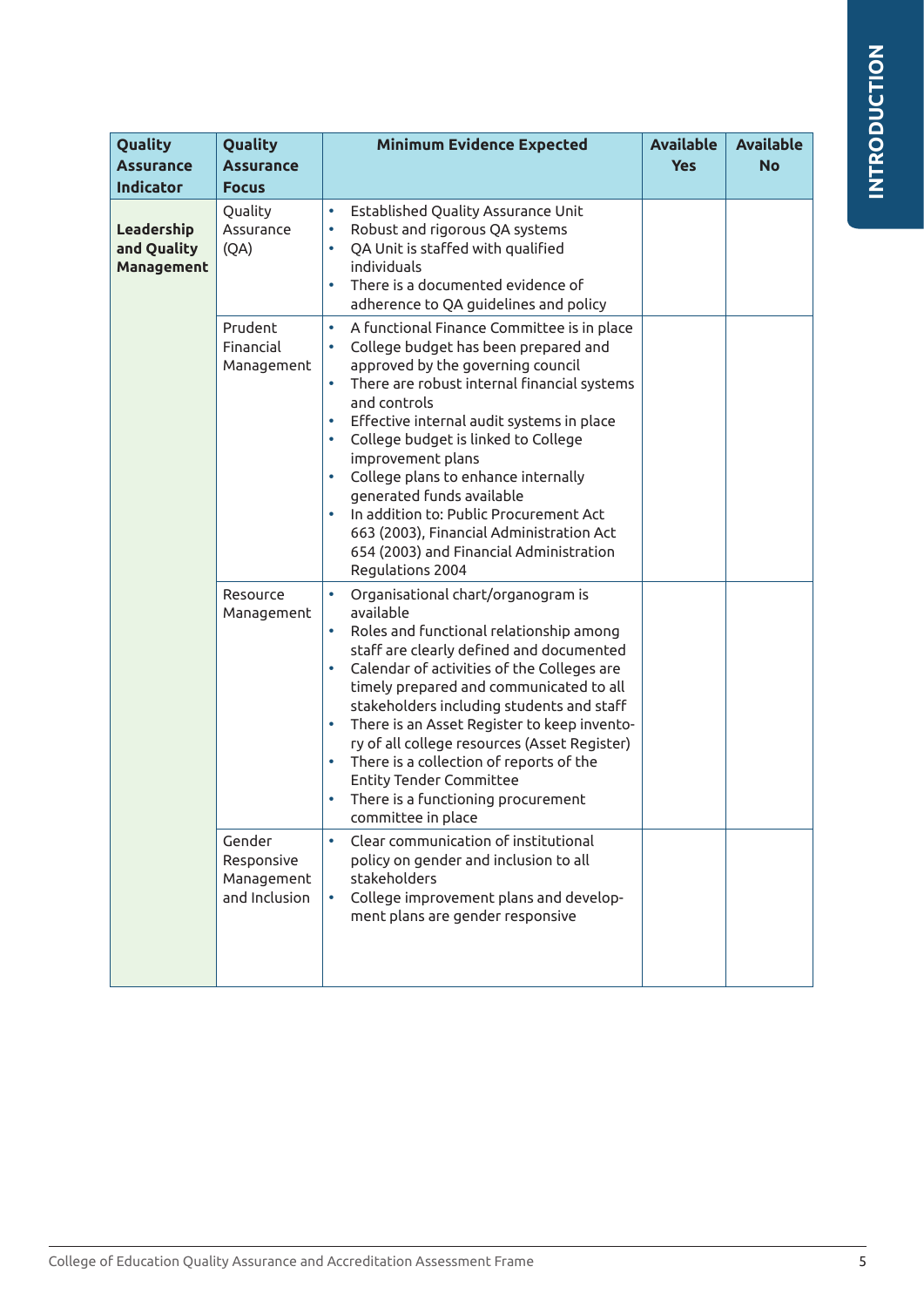| Quality<br><b>Assurance</b><br><b>Indicator</b> | Quality<br><b>Assurance</b><br><b>Focus</b> | <b>Minimum Evidence Expected</b>                                                                                                                                                                                                                                                                                                                                                                                                                                                                                                                                                                                                                                                        | <b>Available</b><br><b>Yes</b> | <b>Available</b><br><b>No</b> |
|-------------------------------------------------|---------------------------------------------|-----------------------------------------------------------------------------------------------------------------------------------------------------------------------------------------------------------------------------------------------------------------------------------------------------------------------------------------------------------------------------------------------------------------------------------------------------------------------------------------------------------------------------------------------------------------------------------------------------------------------------------------------------------------------------------------|--------------------------------|-------------------------------|
| <b>Monitoring</b><br>and<br><b>Evaluation</b>   | Programme<br>of study                       | Policy for programme approval is in place<br>$\bullet$<br>Processes for programme approval and<br>$\bullet$<br>preapproval are in place<br>Programme of study approved by relevant<br>$\bullet$<br>committee<br>Processes for programme review are in<br>$\bullet$<br>place. There is evidence of programme<br>submitted to and accredited by NAB<br>Policies for assessing and evaluating<br>$\bullet$<br>aspects of college practice e.g. fair assess-<br>ment of practicum component are in place<br>There is a systematic process of monitor-<br>$\bullet$<br>ing academic programme delivery and<br>accreditation validity.<br>ICT programme for students established<br>$\bullet$ |                                |                               |
|                                                 | Management<br>Information<br>Systems        | There are quality and range of monitoring and<br>$\bullet$<br>evaluation tools<br>There is a functioning Management Informa-<br>$\bullet$<br>tion System in place<br>Relevant data collection protocols are well<br>$\bullet$<br>documented and clearly communicated with<br>all stakeholders<br>There are mechanisms to ensure data safety<br>$\bullet$<br>and system security.                                                                                                                                                                                                                                                                                                        |                                |                               |
|                                                 | Practices                                   | Research and publication - evidence of<br>$\bullet$<br>culture available<br>There is a systematic process of monitoring<br>$\bullet$<br>students' involvement<br>There is a systematic process of evaluating<br>$\bullet$<br>data<br>Evidence of tutors' application of research<br>$\bullet$<br>findings seen in practice<br>Procedure for monitoring and evaluation of<br>$\bullet$<br>implementation of college practices are well<br>defined and communicated to all stakeholders                                                                                                                                                                                                   |                                |                               |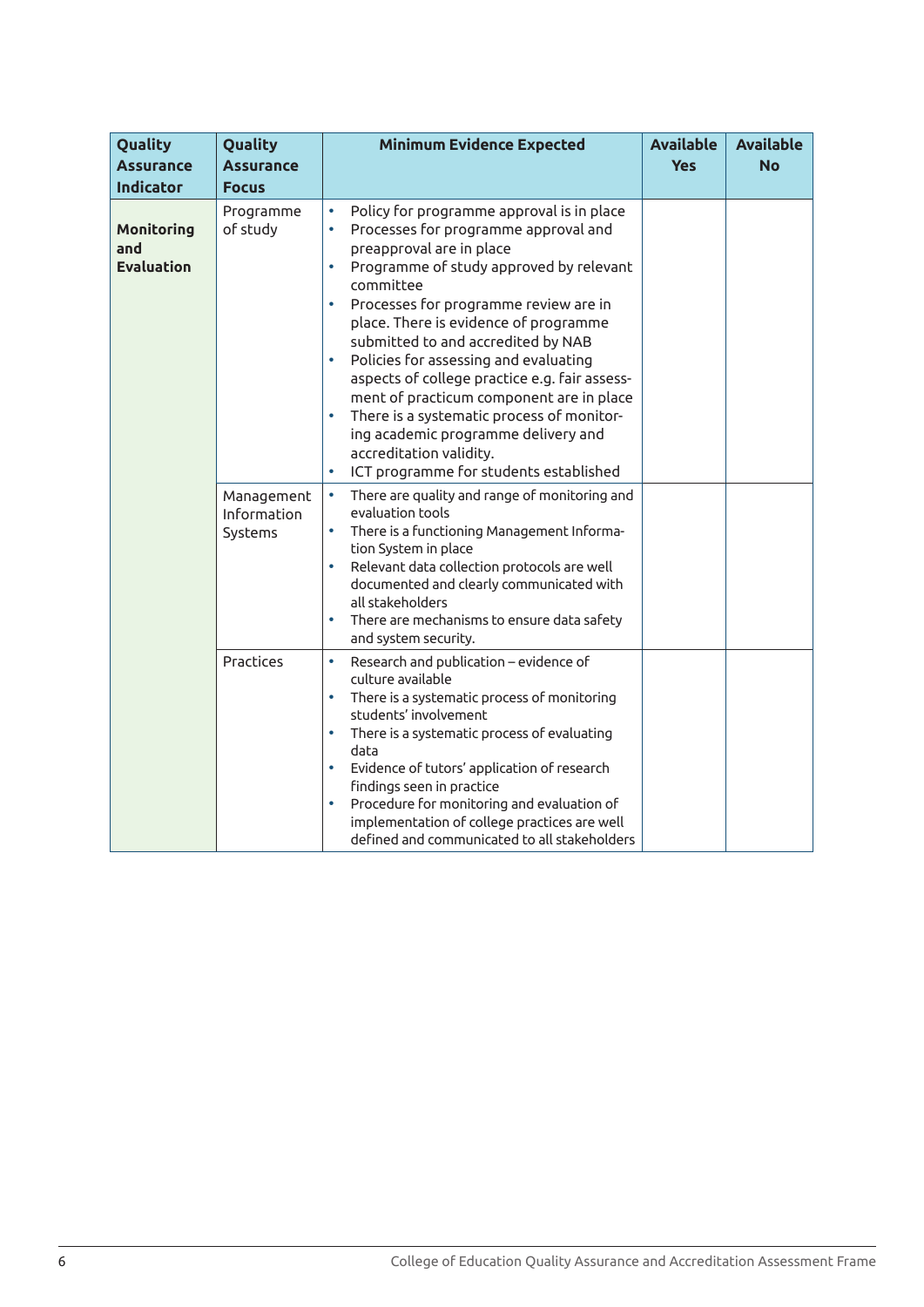| Quality<br><b>Assurance</b><br><b>Indicator</b> | Quality<br><b>Assurance</b><br><b>Focus</b> | <b>Minimum Evidence Expected</b>                                                                                                                                                                                                                                                                                                                                                                                                                                                                                                                                                                                                               | <b>Available</b><br><b>Yes</b> | <b>Available</b><br><b>No</b> |
|-------------------------------------------------|---------------------------------------------|------------------------------------------------------------------------------------------------------------------------------------------------------------------------------------------------------------------------------------------------------------------------------------------------------------------------------------------------------------------------------------------------------------------------------------------------------------------------------------------------------------------------------------------------------------------------------------------------------------------------------------------------|--------------------------------|-------------------------------|
| <b>Assessment</b>                               | Tools                                       | $\bullet$<br>Appropriate marking schemes are prepared<br>for every assessment item<br>Assessment/examination timetables are<br>timely published<br>Grading systems are well defined<br>$\bullet$<br>Examination rules are shared with students<br>$\bullet$<br>There is diversity of tools used to assess<br>$\bullet$<br>learning                                                                                                                                                                                                                                                                                                             |                                |                               |
|                                                 | Assessment<br>and learning                  | $\bullet$<br>Mechanisms for setting and moderation of<br>questions are established<br>Procedure for invigilating examination is in<br>$\bullet$<br>place and is being adhered to<br>$\bullet$<br>Mechanism for assessing students' progress<br>and monitoring available<br>Mechanism for assessing teachers'<br>$\bullet$<br>performance<br>Mechanism for supporting underperforming<br>students is available<br>There are documentary evidences of assess-<br>$\bullet$<br>ment being used to enhance learning                                                                                                                                |                                |                               |
|                                                 | Internal<br>controls                        | $\bullet$<br>There are internal controls for assessment to<br>ensure conformity and quality<br>Guidelines for progression between levels<br>$\bullet$<br>are clearly defined and included in students'<br>handbook<br>Requirement for progression are well-defined<br>$\bullet$<br>Requirement for graduation are well defined<br>$\bullet$<br>and shared with students<br>Clear policy on assessment available to both<br>$\bullet$<br>staff and students<br>Systems for vetting marked scripts in place<br>Procedure for publishing students' results is<br>$\bullet$<br>in place<br>Grading system is included in the students'<br>handbook |                                |                               |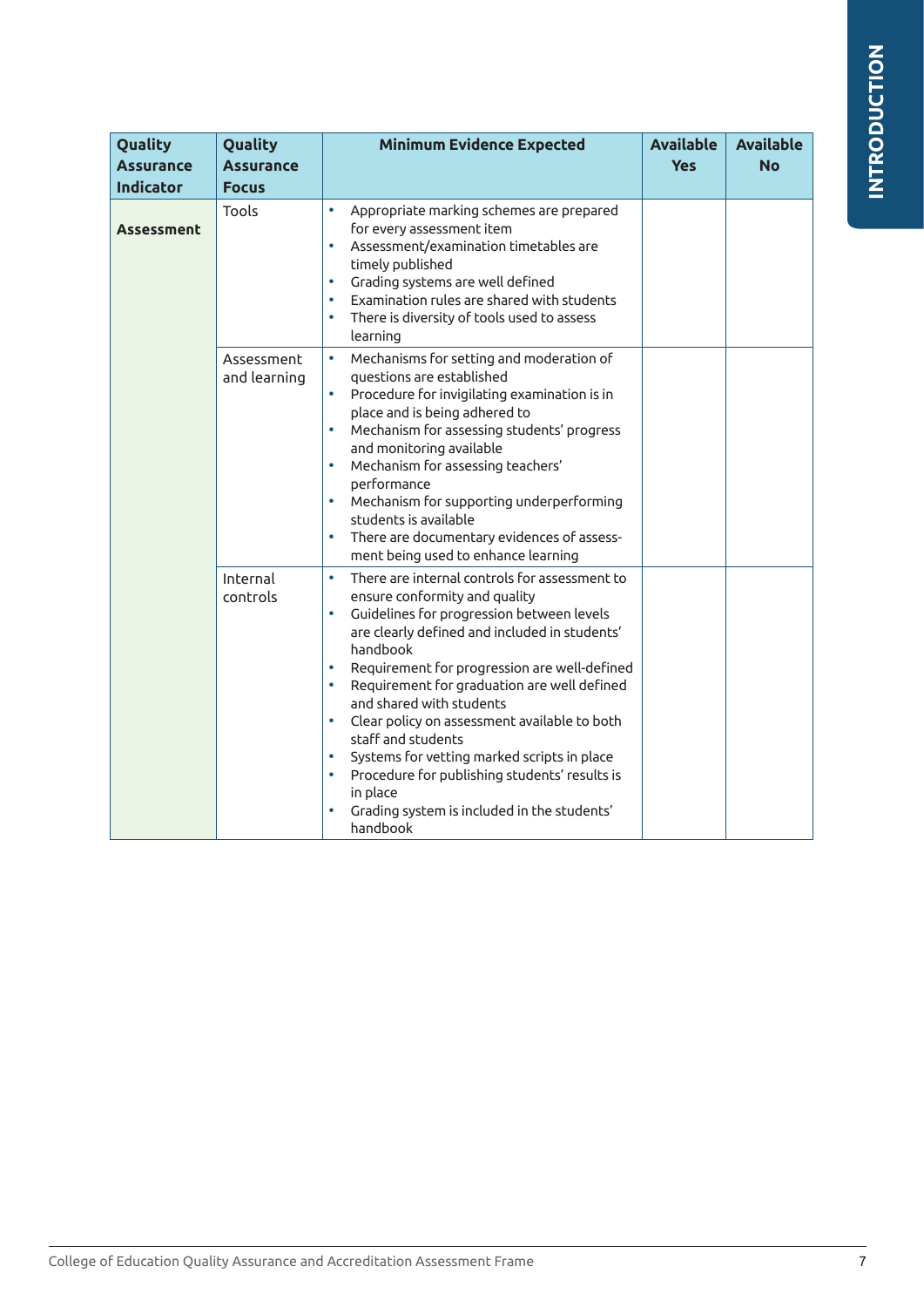| Quality<br><b>Assurance</b>                 | Quality<br><b>Assurance</b> | <b>Minimum Evidence Expected</b>                                                                                                                                                                                                                                                                                                                                                                                                                                                                                                                                                                                                                                                             | <b>Available</b><br><b>Yes</b> | <b>Available</b><br><b>No</b> |
|---------------------------------------------|-----------------------------|----------------------------------------------------------------------------------------------------------------------------------------------------------------------------------------------------------------------------------------------------------------------------------------------------------------------------------------------------------------------------------------------------------------------------------------------------------------------------------------------------------------------------------------------------------------------------------------------------------------------------------------------------------------------------------------------|--------------------------------|-------------------------------|
| <b>Indicator</b>                            | <b>Focus</b>                |                                                                                                                                                                                                                                                                                                                                                                                                                                                                                                                                                                                                                                                                                              |                                |                               |
| <b>Environment</b><br>and<br>Infrastructure | <b>Facilities</b>           | There are adequate, equipped and accessible<br>$\bullet$<br>lecture rooms<br>There are adequate, equipped and accessible<br>$\bullet$<br>science laboratories<br>There are adequate, equipped and accessible<br>$\bullet$<br>workshops (technical-biased colleges)<br>Availability of computer laboratory<br>$\bullet$<br>Adequacy of toilets and washrooms<br>٠<br>Adequacy of students' accommodation<br>٠<br>Reliable water and power available<br>$\bullet$<br>Effective transport arrangement for fieldtrips/<br>$\bullet$<br>practicum in place<br>Facilities provided are disability friendly<br>۰<br>Adequate recreational facilities available for<br>۰<br>use by college community |                                |                               |
|                                             | Resources                   | $\bullet$<br>All laboratories are well equipped<br>Internet connectivity available<br>$\bullet$<br>Provision of safety equipment to include fire<br>$\bullet$<br>extinguishers in all buildings<br>Adequacy of security services<br>$\bullet$<br>Qualified staff available to manage the<br>$\bullet$<br>computer laboratories<br>Records of periodic maintenance and upgrade<br>$\bullet$<br>of ICT facilities available<br>Well-equipped resource centre to support<br>$\bullet$<br>teaching and learning and material<br>preparation available<br>Adequate resources to support teaching and<br>$\bullet$<br>learning in place                                                            |                                |                               |
|                                             | Health and<br>Safety        | Public health and sanitation arrangement to<br>$\bullet$<br>include support services in place<br>College policy for HIV and AIDS in place<br>$\bullet$<br>Appropriate and adequate furniture for lec-<br>۰<br>ture rooms, offices and laboratories in place<br>A clinic/infirmary is available with qualified<br>۰<br>staffed<br>Fire fighting equipment available and updated<br>$\bullet$<br>Fire safety measures developed and publi-<br>$\bullet$<br>cised within the college community.                                                                                                                                                                                                 |                                |                               |
|                                             | Strategy                    | Availability of infrastructure needs audit<br>$\bullet$<br>There is an infrastructure development plan<br>$\bullet$<br>There is a functioning works and physical<br>$\bullet$<br>development committee<br>Established maintenance unit with qualified<br>$\bullet$<br>staff<br>ICT User Policy in place<br>$\bullet$<br>Library User Policy in place<br>$\bullet$<br>Strategy for ICT integration into teaching,<br>۰<br>research and assessment in place<br>College land title document available<br>۰<br>Architectural design of college facilities<br>$\bullet$<br>available<br>Mechanism to ensure security of College land<br>$\bullet$<br>in place                                     |                                |                               |